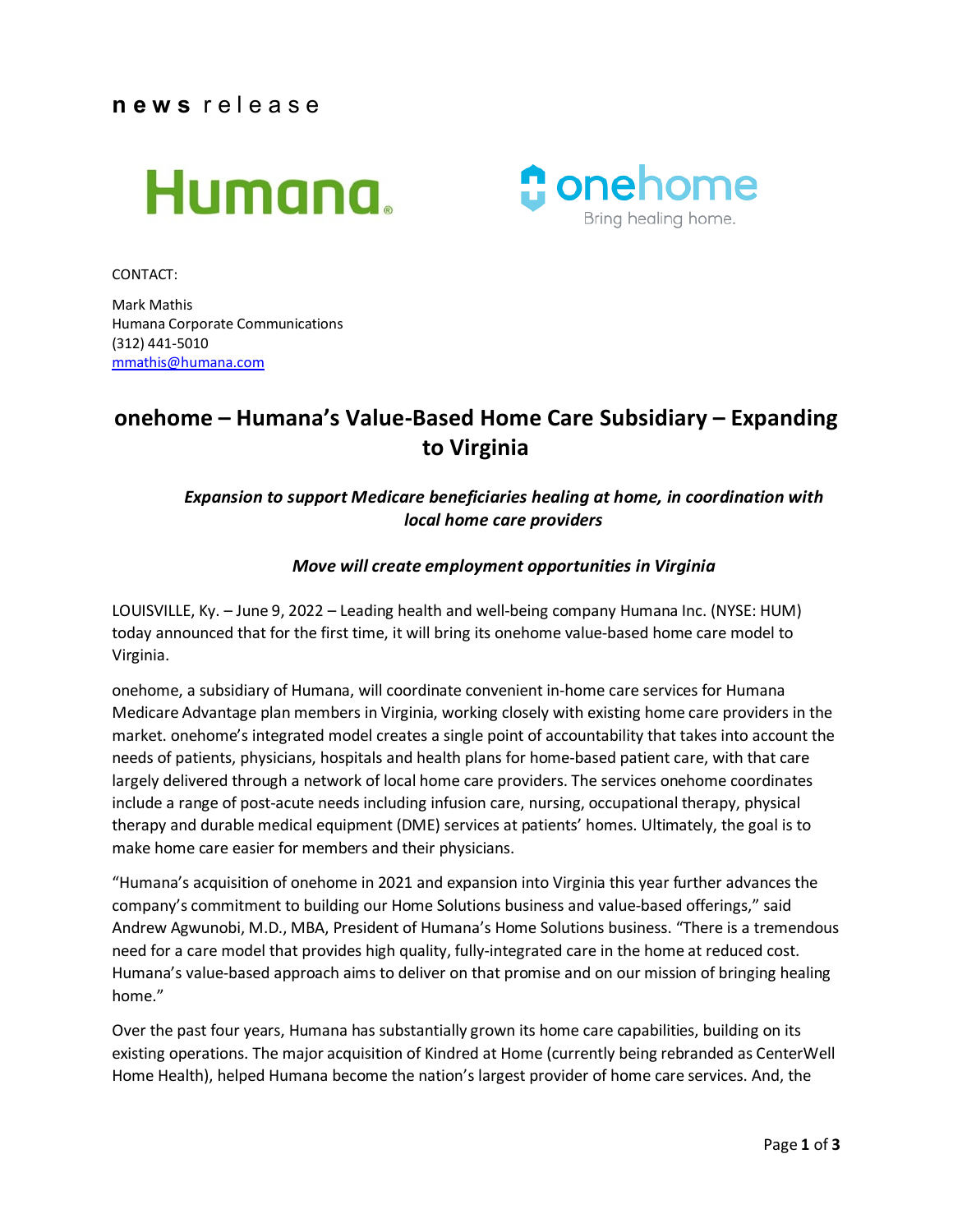acquisition of onehome brought Humana a value-based model and expertise in coordinating home care services in concert with other, local home care providers.

In Virginia, onehome's value-based model is first rolling out in Richmond, Roanoke and Southern Virginia counties. Within several months, onehome will be available to coordinate home care services for Humana Medicare Advantage plan members throughout the state, as well as in North Carolina, totaling more than half a million people. In the future, these services will be payer agnostic, and onehome will accept Medicare health insurance plans in Virginia and North Carolina other than Humana.

With the expansion of onehome, Humana plans to add approximately 220 employees in Virginia and North Carolina by the end of 2022, bringing the company's total employment in the region to more than 2,000.

"onehome's value-based approach relieves patients and physicians from the burden of dealing with multiple providers of home health services, including medication and equipment, which is the common experience for those currently navigating the extremely fragmented home health industry," said Ramon Falero, Chief Executive Officer and Co-Founder of onehome. "There's a tremendous benefit for seniors in receiving better coordinated home care services that improve their health and their quality of life."

Within five years, Humana expects 50% of its Medicare Advantage members to have access to the company's value-based home care model.

#### **About onehome**

One Homecare Solutions ("onehome") is the result of years of planning and growth, working to meet the needs of health plans by serving their members through a value-based, full-risk model for integrated home-based services. The company's model creates one integrated point of accountability that coordinates physicians, hospitals and health plans, serving more than one million health plan members nationwide. onehome manages a full range of post-acute patient needs from infusion care to nursing, OT, PT and durable medical equipment services at patients' homes. As home healthcare continues to grow as the preferred method of ongoing care, onehome will be instrumental in helping to improve patient outcomes and quality of life, reducing hospital readmission rates and lowering costs for health plans.

#### **About Humana**

Humana Inc. is committed to helping our millions of medical and specialty members achieve their best health. Our successful history in care delivery and health plan administration is helping us create a new kind of integrated care with the power to improve health and well-being and lower costs. Our efforts are leading to a better quality of life for people with Medicare, families, individuals, military service personnel, and communities at large.

To accomplish that, we support physicians and other healthcare professionals as they work to deliver the right care in the right place for their patients, our members. Our range of clinical capabilities, resources and tools – such as in-home care, behavioral health, pharmacy services, data analytics and wellness solutions – combine to produce a simplified experience that makes healthcare easier to navigate and more effective.

More information regarding Humana is available to investors via the Investor Relations page of the company's web site at [www.humana.com,](https://www.humana.com/) including copies of:

- Annual reports to stockholders
- Securities and Exchange Commission filings
- Most recent investor conference presentations